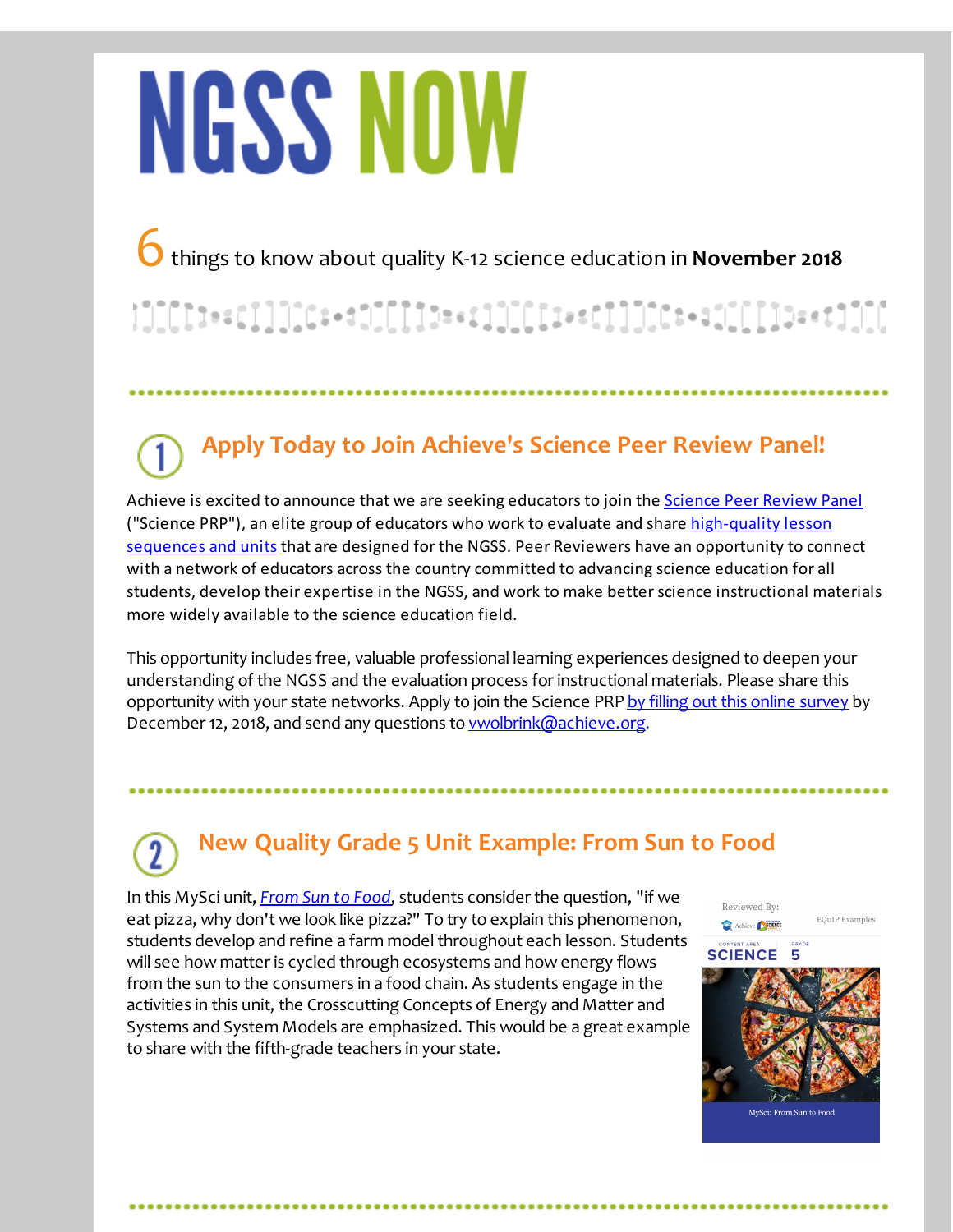#### **Two Job Opportunities at Achieve: Director, District Support and Program Associate, Science**



Achieve is hiring for two new positions to support efforts to improve science education and implement the NGSS across the U.S.

These positions are [Director,](http://r20.rs6.net/tn.jsp?f=001PEkm0y_TKhCGVrwa-xincktI1Ehv-bABddPMWv1D4hL5bVq35DjRBeyLbeY47rMbVYtMJgeTOuXSN9tM4CrF96WFxK0R8hiMCU5o-oZE7ozaqP-dgrg92xoVZzF1v96BSph0ZZgYUX-tE0UyZRV4rmDzCjfktYAnvmtD7RNlgxln4oS5KcCaYli2cXO8OlJOKOpKDq69Wtc=&c=&ch=) District Support and Program Associate, Science. More information and [instructions](http://r20.rs6.net/tn.jsp?f=001PEkm0y_TKhCGVrwa-xincktI1Ehv-bABddPMWv1D4hL5bVq35DjRBeyLbeY47rMb-OQKo0MSGWvuBO7y87vQkLmIMofNeAxh8LVKjXmmvM8jlZkWV8W4uBHIVOO759Z79hscYbNLPAUpLJb15AzgdMruyVDDrqV-tXJLcE4SYCiaoTbqkdyYySat_NOPG25G1loVw_VsQ3g=&c=&ch=) for applying are available in the links above and on **[Achieve's](http://r20.rs6.net/tn.jsp?f=001PEkm0y_TKhCGVrwa-xincktI1Ehv-bABddPMWv1D4hL5bVq35DjRBQGQ3hiaiRj0CSjfag0I_rL1HkLfjOffdwxYiySc-n2jKMpqKBHMvFeTYyszcBJCJFFhe4WtABIwCKJG5C4dpdGZZJN780VL90cbKOchrOo5DdH2DwdMHDHdd0xV-EOCig==&c=&ch=) website**.

If you have any questions about these open positions, please email [hr@achieve.org](mailto:hr@achieve.org).

#### **New STEM Teaching Tool: Why it is crucial to make cultural diversity visible in STEM education?**

This [new](http://r20.rs6.net/tn.jsp?f=001PEkm0y_TKhCGVrwa-xincktI1Ehv-bABddPMWv1D4hL5bVq35DjRBeZ3rF8ygKN8YhS0bL3UpnPcmNOi5JWd8bTsqHwMp6C90AdiYj_T4XZ7JRfd_MTGVrH-NlbN9RDrZXJQ_aTse-0L1jmLzHhLO0BSk-IsuVPBdx2Vx8TdRp2p1kns1iUv_QKJINj23CKR&c=&ch=) tool from STEM [Teaching](http://r20.rs6.net/tn.jsp?f=001PEkm0y_TKhCGVrwa-xincktI1Ehv-bABddPMWv1D4hL5bVq35DjRBfK3Pmd9rRtIq353Hw-QVjgZcbd-c4zOF_dZbD51vGM9NZl8LqRF6eXq1jMD9OlabGQ5XyFAoWhqI-BNO3trAO-gVtJchzyL6I42YwfC0e80QRM0d9GyXHzjotx6d1p-bg==&c=&ch=) Tools can help educators think through diversity considerations in their classrooms. While having diverse representations of scientists in the classroom is important, instruction must also recognize who has done science, for what range of purposes, and how diversity enriches science. Science in the U.S. often focuses on science practiced in Western, educated, industrialized, rich, and democratic societies, but should recognize that all cultural communities have- and do--engage in science and technology endeavors that relate to their interests, goals, and values.

#### **Webinar: Aligned to What? Using Task Criteria to Support**  $\overline{5}$ **Aligned Assessment Systems**

Last month, Achieve released a suite of assessment task evaluation tools to support the rigorous evaluation of classroom and large-scale assessment tasks measuring student learning for three-dimensional science standards. This webinar, co-sponsored by the [Learning](http://r20.rs6.net/tn.jsp?f=001PEkm0y_TKhCGVrwa-xincktI1Ehv-bABddPMWv1D4hL5bVq35DjRBeyLbeY47rMb8x4PCsSWzF21DGp7XmmHi4b5DQoLKoK68wWX28Mboh-aVL-LyKimcuAGEOlXjsnqrtA1ueVa9zsMX7jg4BZAU52UkS8ToFLNQ_0daEBLFvWNBqGPm6pH7ZIr9Wwmu6BK&c=&ch=) Policy Institute and Achieve, will dive into how states and educators have used these resources to support more effective assessment design, vetting, and use, as well as how they can be leveraged to build capacity locally and across the state. Two states will share their experiences using these resources, and brainstorm ways to leverage common criteria and a rigorous process to support co[here](http://r20.rs6.net/tn.jsp?f=001PEkm0y_TKhCGVrwa-xincktI1Ehv-bABddPMWv1D4hL5bVq35DjRBeZ3rF8ygKN8AVnuuPS3sAkjhkaSwjBfaTm8bYXzqB02iu2lS29Lk_RO89yCEfVX9WwadFDIonmTnY_PLXs34gDg5vEU1wQVHexx2ZaFmyNxu9_zpro2x3LiTR_HQ_NR0W_DEyspRth8cctJN33jSEQErUljdW2Sd95qNtUrMJjoGlOsSbC6R1KUZbMCQiW8heaRpYoQ0CVJnLWVsLXfUNcHRVYErGfT9XRbl9kozAJvQhJr6Y92s6_SPh7f2VKulQ==&c=&ch=)nt system. Register here and attend the webinar on November 15, 2:00pm ET.

 $6<sup>1</sup>$ 

#### **English Learners in STEM Subjects: Transforming Classrooms, Schools, and Lives ebinar: Retaining STEM Teachers**

A new report, English Learners in STEM Subjects: [Transforming](http://r20.rs6.net/tn.jsp?f=001PEkm0y_TKhCGVrwa-xincktI1Ehv-bABddPMWv1D4hL5bVq35DjRBeZ3rF8ygKN83IKpymh6j88tBybX6tIuQE8fQzkxZiOFbbGMq3Qkewgcf5XalBib1X8y-jfiUsLXOtRJEcTX4NIahk0sQRqj_qP953-JL3SC2Lv6I5ir9fzxa8z0hDxxbwODybvNZ6gSOT1pvt0mG86xHPvGCX32kpFsiQDHLWJGbHJF8bbEu44tQ0B3HBL5s5mAIEUFcZYgl60lU9NuozZZoGxPXnkN6rJD9UM3nbqJ&c=&ch=) Classrooms, Schools, and Lives from The National Academies of Sciences, Engineering, and Medicine examines the research on English Learners' learning, teaching, and assessment in STEM subjects and provides guidance on how to improve learning outcomes in STEM for these students. The report considers the complex social and academic use of language delineated in the new mathematics and science standards, the diversity of the population of ELs, and the integration of English as a second language instruction with core instructional programs in STEM.